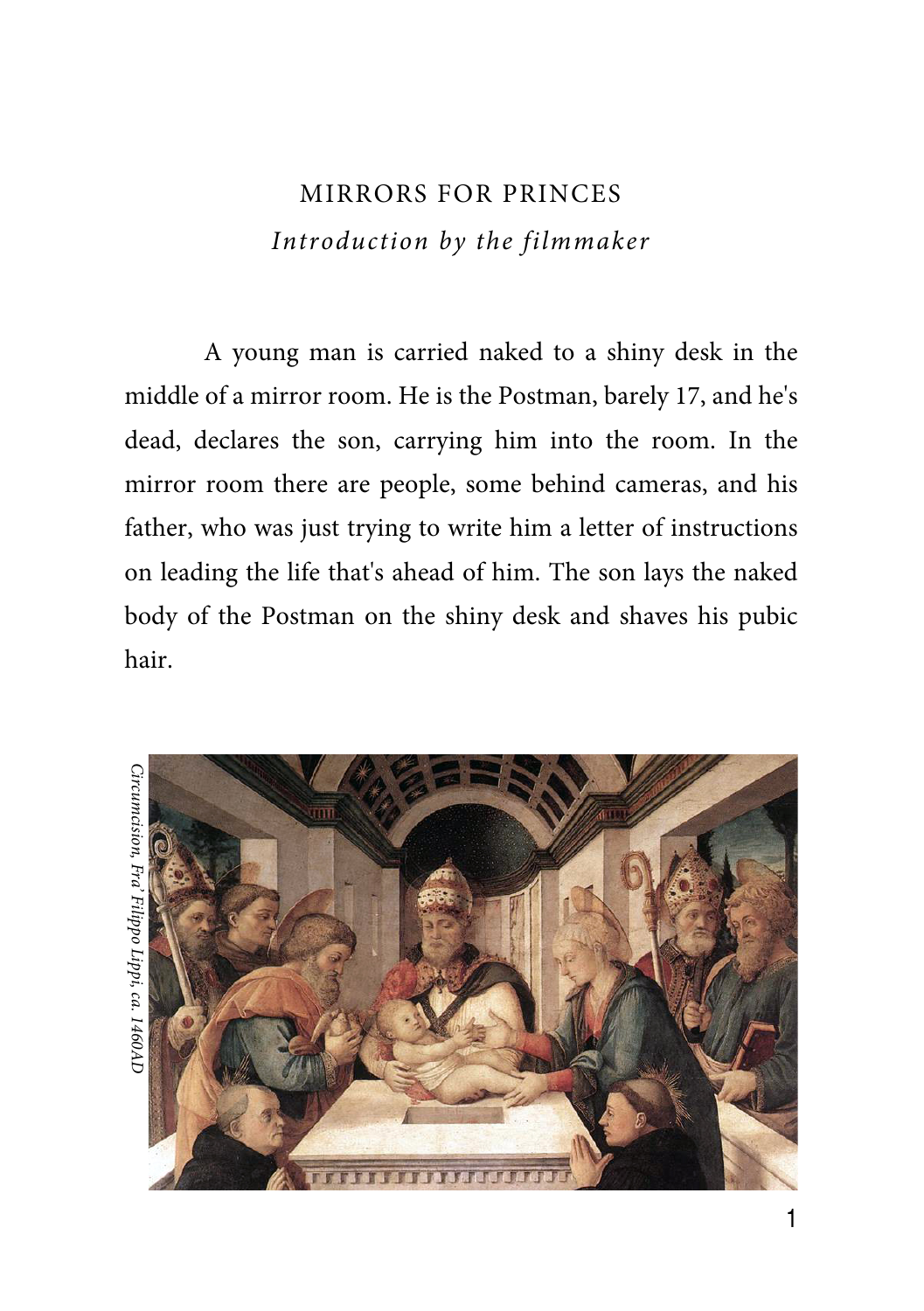I made this scene as a homage to Jewish circumcision rituals, in which I replaced the newborn with a young postman, the agent of communication. It comes at about the middle of the film, as the knot that ties the broken loop that is "Mirrors for Princes". A father, a son, and mainly two rooms: a family living room and a mirror room, which switches also into a toilet / bathroom. I started working on the film from this basic idea.

A mirror room which is a fantasy room and simultaneously a film set, that turns out to be a toilet, where the son would piss or jerk off, bored, idle. As a fantasy room – it is a space where the fathers' memories are projected, literally, on

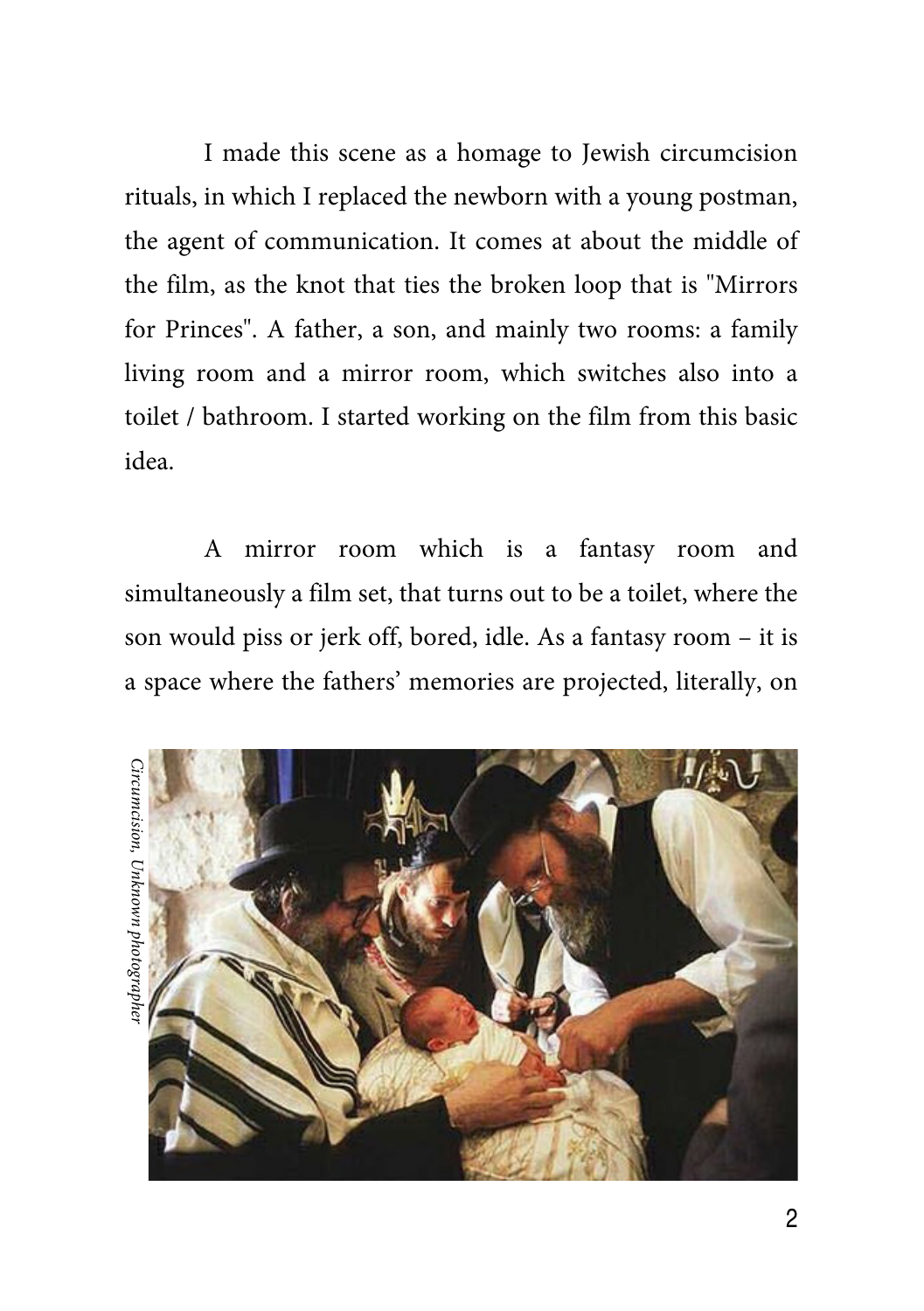a wall that contains a locked door. Memories which are epic in nature, but poorly executed: he and his son playing all the characters in an arty adaptation to the biblical story of Joseph: the dreamer boy who was sold to Egypt by his own brothers, where he would become "more powerful than Pharaoh himself".

Both father and son were the dreamer boy, though in different times. Both, later, would not fully execute the promise to become the lords of the land, assuring a next generation (the future) that will also try and fail. Identity is the opposite of freedom. And therefore any parallels between this film and my own life are omitted from this text. It's better this way – one's own experience in service of the narrative and not vice versa.

The mother is dead. Her images are spread around the house. At some point, projected on the mirror room wall, she will sing a song of love to the father and the son. Her images and her song are the songs of Hayedeh, the late Persian singer (1942-90), who fled the country after the revolution, in order to avoid execution by the degenerate men who stopped the Iranian female singing. She went to L.A and stayed there until her death. The song she sings is from her time there. Her sadness is flavored with exile.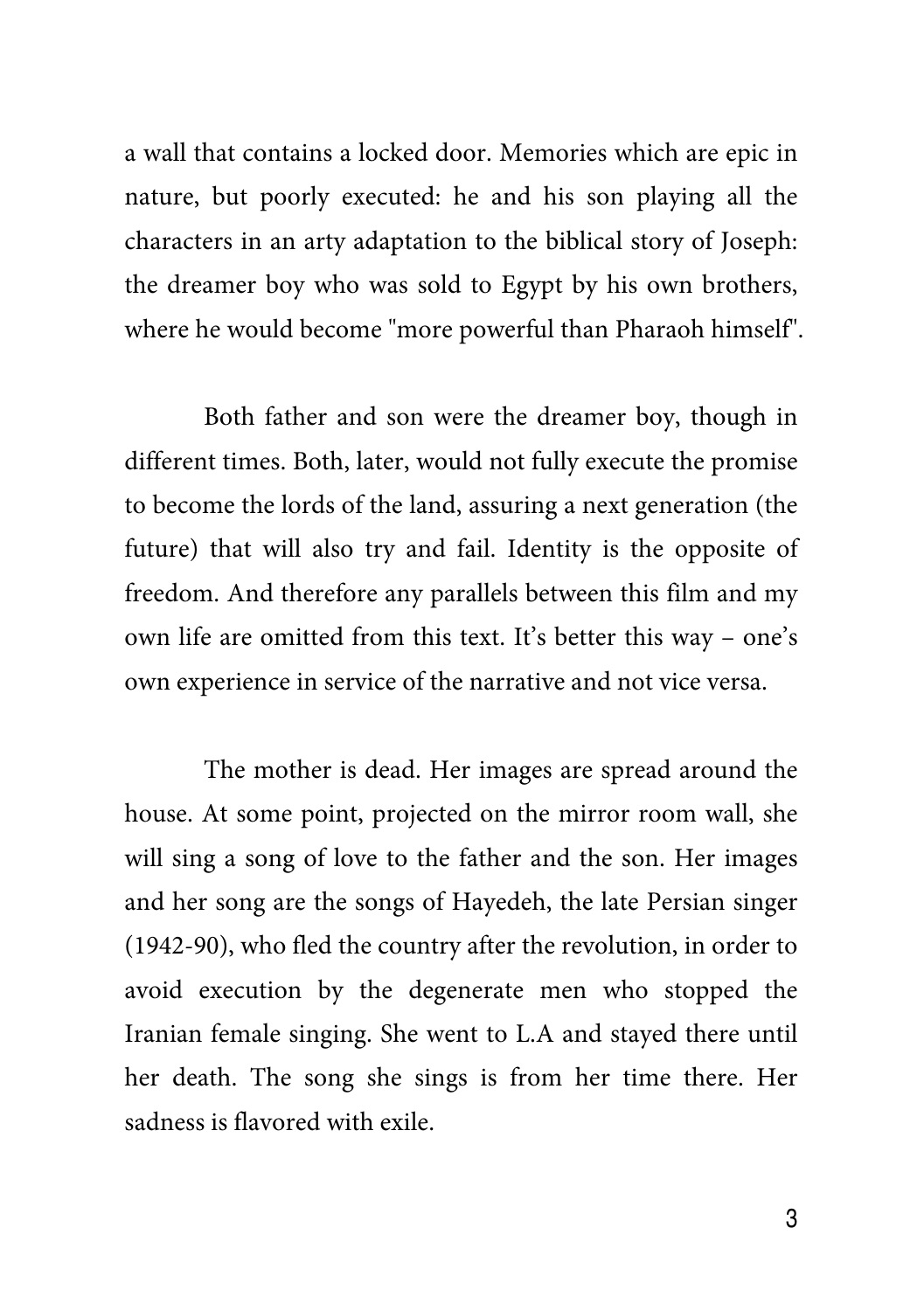The father is an immigrant from a non-existent land. He speaks on the phone in gibberish with his sister abroad. The immigrant father always speaks an unintelligible language to his sister, not only in this film, but all over the world, throughout all history. By moving away, one takes into consideration that parts of his past will become more incomprehensible to future generations. The promise in staying put is the promise of repetition. The tension between cyclic and linear times have been expressed since ancient times – Parmenides, Heraclitus, the "great year", the cyclic rituals of religions. We try to forget that all life is always in motion, because that would signify the passage of time which is our aging and our consequent death. Then come fences, and the talk of ancestry, of roots and homes; Identity, the opposite of freedom. Of course - the other, the unknown, will almost certainly push us aside from our imaginary road that leads us towards silence. It feels sometimes, that we could have already reached it, if it wasn't for those knocking on our fortress' gates. But silence should have never been our destination.

In the film I combined three Joseph characters from Antiquity times: First, the biblical one (The dreamer boy, sold by his brothers, achieves greatness in Egypt, shares his fortune with his brothers), which also appears in the Koran. Second,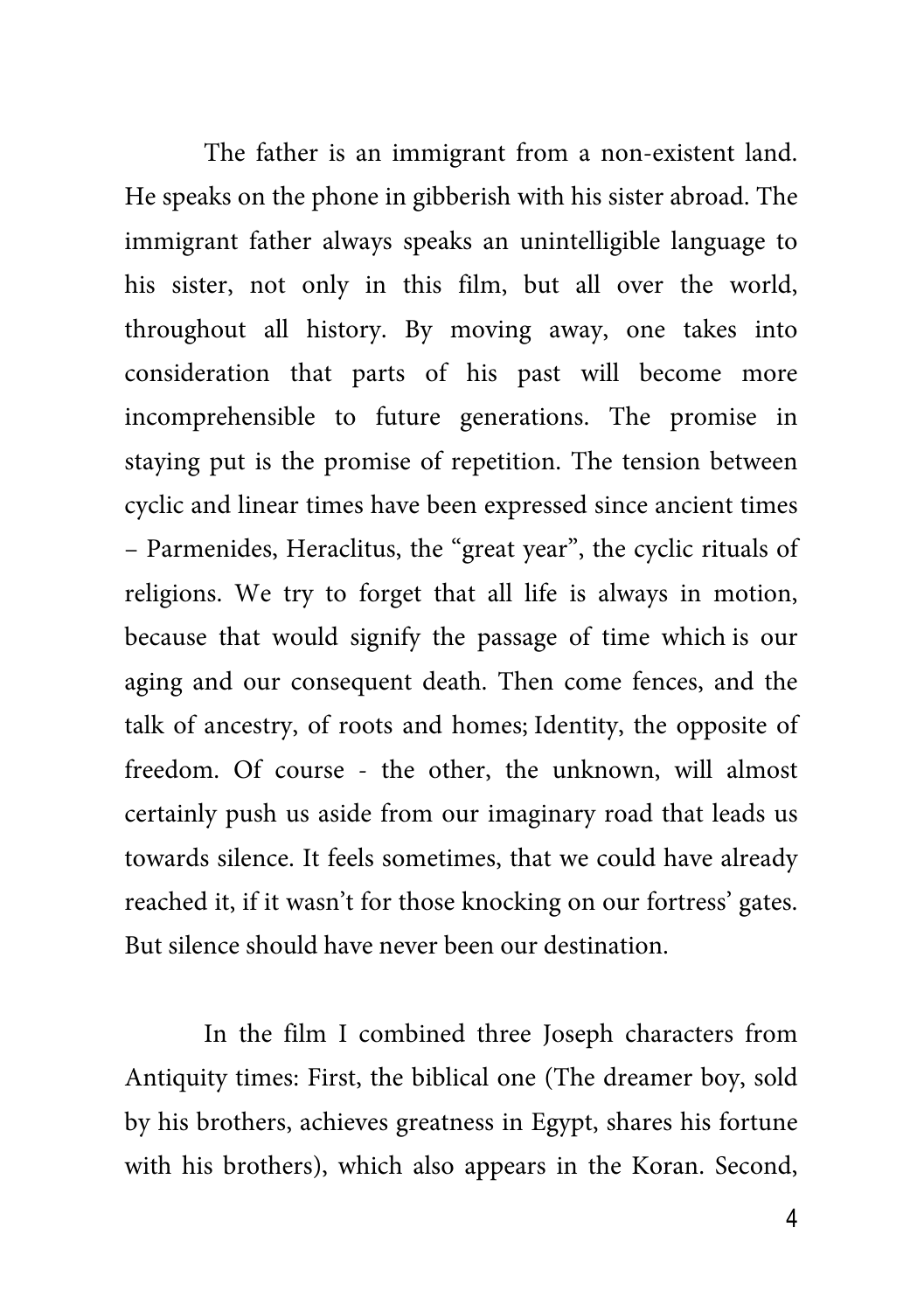the father of Jesus – who himself leaves for Egypt, but it is his son that delivers the promise for greatness – again with compassion towards those who betrayed him. Unlike the biblical Joseph, he shows his compassion not by sharing power but by sharing weakness. The third is Josephus Flavius, a historical figure – a rebel who in the summer of year 67 betrayed his comrades, Jews revolting against the Roman Empire. He joined the oppressive power, but some would argue that with his betrayal, by telling their stories in his histories, he gave them eternity.

Combined I wanted to tell the story of those who ran away. So many wonderful fruits have come to man by running away. Acclaimed Iranian filmmaker Abbas Kiarostami once stated that "trees that are moved do not bear fruit", referring to his fellow filmmakers who went to exile after the revolution in Iran, when they ran away from the degenerate men who took control of the country. By saying that, he not only hurt those specific persons, but he also showed contempt to the fundamentals on which humanity is based. By leaving a place, indeed, it's harder to make naturalistic films – The space in the head doesn't always match the place you are at. But a man is a not tree. And as Naturalism is a lie, presenting itself as a truth, I'd rather tell a truth that presents itself as a lie.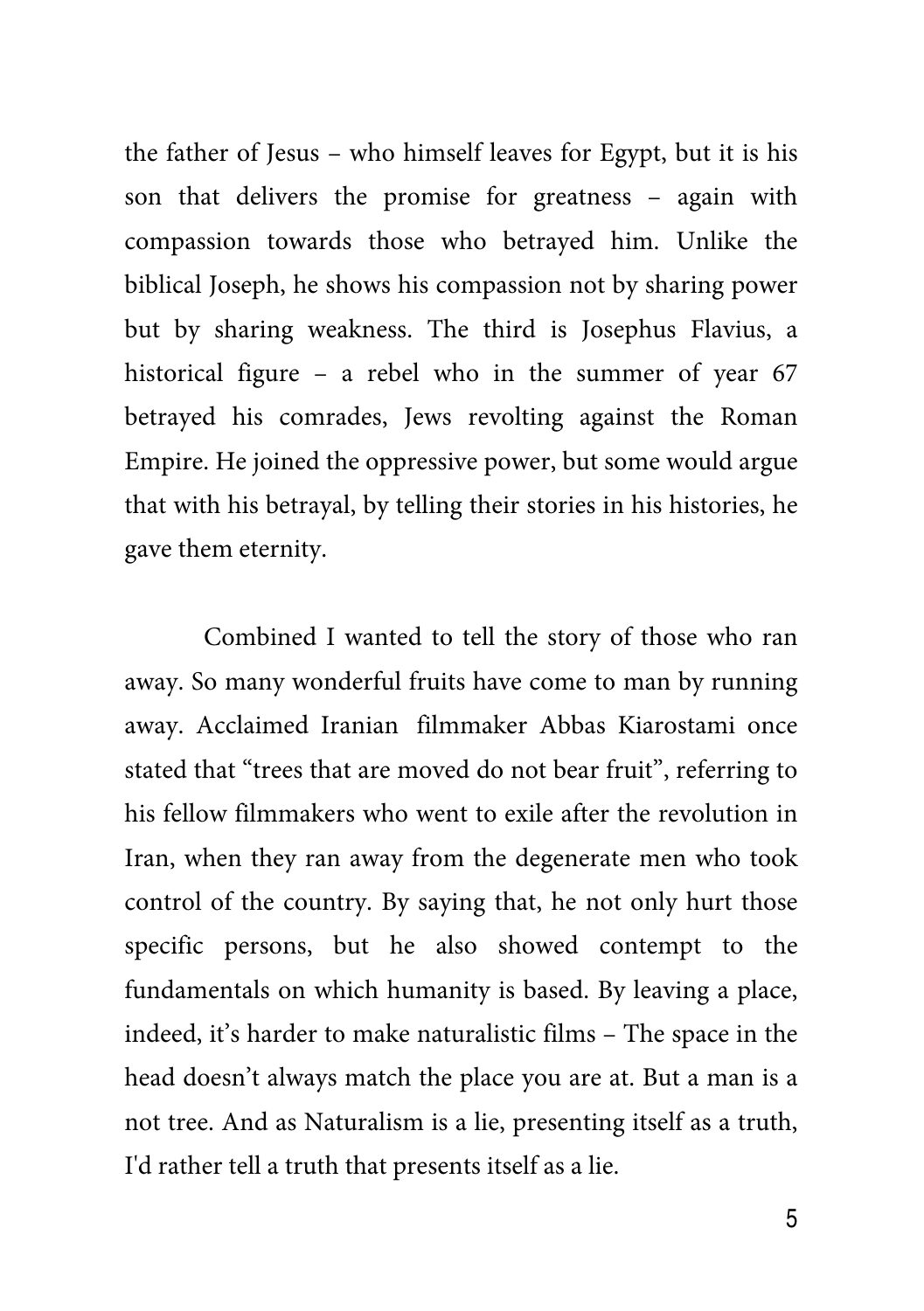My story of Joseph, of any Joseph, is nothing more than another variation on stories told before. In an ancient Sumerian text from 2500BC, "An Elegy to Nannaya", a message is sent to tell a son, who went far away, that his father is dying. Of course, the son is devoted to his journey and ignores the message. Then a new message comes, that the father is dead. The son is in great agony, and he mourns his father's death by performing a musical song.

What seems at a first glace a betrayal, might turn out to be devotion to a greater cause. And it is this "faulty" behavior that keeps the loop running, amateurly tied with a knot. The broken world is the world that keeps spinning. The perfect one is icy and dead.

(Lior Shamriz, 3.2011)